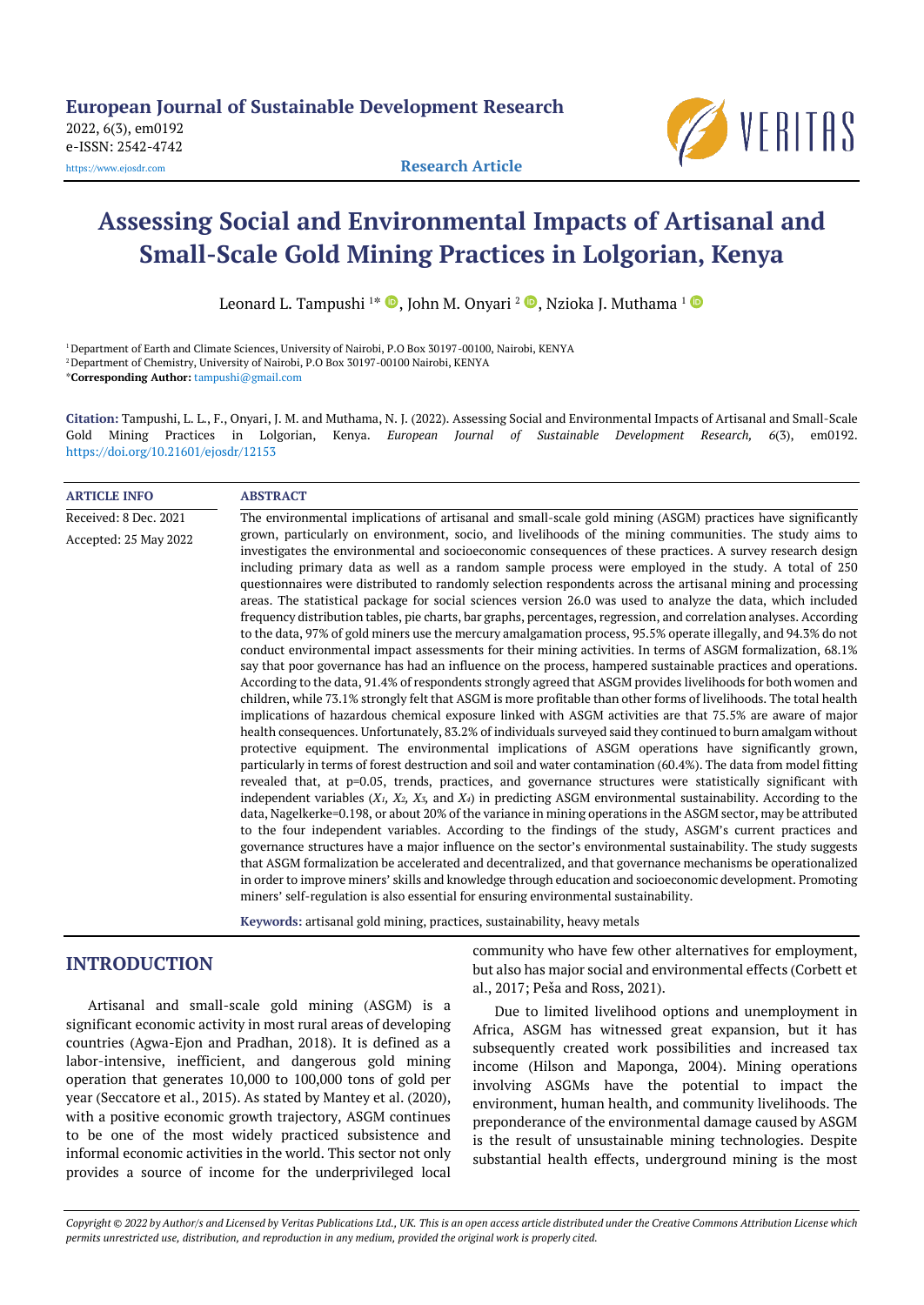widespread method in the Lolgorian mining area (Achuora et al., 2020; Anderson, 1991). The environmental performance and sustainability of underground mining indicate considerable negative environmental implications (Asamoah et al., 2017).

Because of its easy availability and affordability to poor miners, mercury is commonly used in gold processing in ASGM around the world (Hilson et al., 2018). Lack of alternative technology (Ottenbros et al., 2019; UNEP, 2018), awareness and capacity for sustainable mining practices are other factors (Calao-Ramos et al., 2021). Mining activities that are environmentally, socially, economically, and resourceefficient can contribute to improved environmental quality (Laurence, 2011). Due to financial constraints, cleaner technologies have proven unaffordable to the bulk of artisanal miners. Uncontrolled ASGM activities are frequently related with environmental degradation and economic livelihood loss as a result of inappropriate mining procedures (Boadi et al., 2017; Isung et al., 2021). ASGM operations, according to the United Nations Environment Programme (UNEP), emit the most anthropogenic mercury into the environment (Agwa-Ejon and Pradhan, 2018; Anderson, 1991; Swenson et al., 2011).

Mercury is one of the top ten most harmful pollutants to human health (Bose-O'Reilly et al., 2017; Ottenbros et al., 2019), and it is primarily released by small-scale gold mining (Calao-Ramos et al., 2021; Carrasco-Rueda et al., 2020). The toxicity of these compounds is a major source of occupational exposure concerns and environmental damage (Charles et al., 2013). The intake of polluted fish by persons living far from mining areas has been connected to the risk of dietary mercury exposure (Diringer et al., 2015).

According to Calao-Ramos et al. (2021), mercury exposure is inextricably linked to unsustainable mining practices. The lack of alternative technology is a major factor in this (Ottenbros et al., 2019). Some of the problems contributing to unsustainable ASGM practices include a lack of wellstructured operational governance structures and a lack of legal framework implementation (Adu-Baffour et al., 2021). The effects of ASGM have had a significant impact on ecosystems, including land degradation, the development of hazardous tailing waste that pollutes streams and biodiversity loss (Djibril et al., 2017).

The agricultural industry has also been threatened by mercury-contaminated tailing waste from ASGM, which bioaccumulates in the soil, degrading soil quality and fertility (Hindersah et al., 2018). The rising health and environmental implications of mercury pollution motivated the international community to draft the Minamata Convention on Mercury, which entered into force in 2017 after three years of intensive talks involving 140 member states (UNEP, 2009), with the goal of decreasing and monitoring mercury emissions and formalizing the ASGM industry.

Although formalizing ASGM will not ensure cleaner production, basic measures combined with education and awareness can be more effective (Veiga et al., 2014). Current ASGM practices and trends are not only ineffective for sustainable chemical usage and management in mining, but they also pose major environmental, social, and economic risks. The effects of ASGM on the environment and human population have been studied extensively (Macdonald et al., 2014), but the effects of mercury and the danger of heavy metal exposure have received special attention.

Similar studies in Kenya are not well-researched. The focus has generally been on water, soil, and air pollution, as well as bio-diversity (Asamoah et al., 2018; Mitchell, 2016). However, no studies on the socio-economic and environmental implications of ASGM practices in Lolgorian have been conducted. This study intends to examine the environmental and social-economic repercussions of ASGM practices in Lolgorian, South Western Kenya, and offer policy interventions for long-term management of this critical subsector.

# **MATERIALS AND METHODS**

This study used a qualitative method and a random sample technique, as well as a descriptive research design that focused on ASGM practices and field observations. The study also drew on secondary data from a review of published articles on ASGM, with an emphasis on the effects of ASGM practices on the environment, as well as the social and economic implications for miners. The data was collected through unstructured questionnaires distributed to artisanal gold mining villages in order to evaluate the consequences of ASGM practices on the ecological, social, and economic elements of the mining communities. Direct field observation of mining methods, activities, and tools, as well as mine waste management, gold processing, and amalgamation processes, were employed. The data was collected between December 2019 and February 2020. The responders were given enough time to consider and react appropriately. A total of 245 respondents were sampled. The number of respondents was reduced by five owing to the impact of COVID-19, which caused mines to close prematurely before data collection could be finished.

The researchers also employed the common national language (Kiswahili), which the majority of the respondents understood, as well as translators to the miners' local languages. This gave respondents confidence in their ability to participate. To maintain quality control and minimize bias, the researchers made a point of distinguishing between the participants' perspectives and the researchers' interpretation of the information communicated.

#### **Study Area**

Narok County is situated at South Western Kenya lying between coordinates (S1°.13.854', E34°48.5986'), **Figure 1** along the great rift valley and border Tanzania. It covers an estimated area of  $17,933$  km<sup>2</sup>, which is  $3.1\%$  of Kenya. According to Kenya National Bureau of Statistics, Narok County has a population of approximately 1,130,703 in 2019. It is endowed with rich natural resources including the world famous Maasai Mara National Game Reserve, gold mining and indigenous forests. Lolgorian mining area is part of Migori gold complex consisting of Archean Nyanza greenstone of proximal, central and distal facies. The gold deposits occur in quartz veins of sulphides.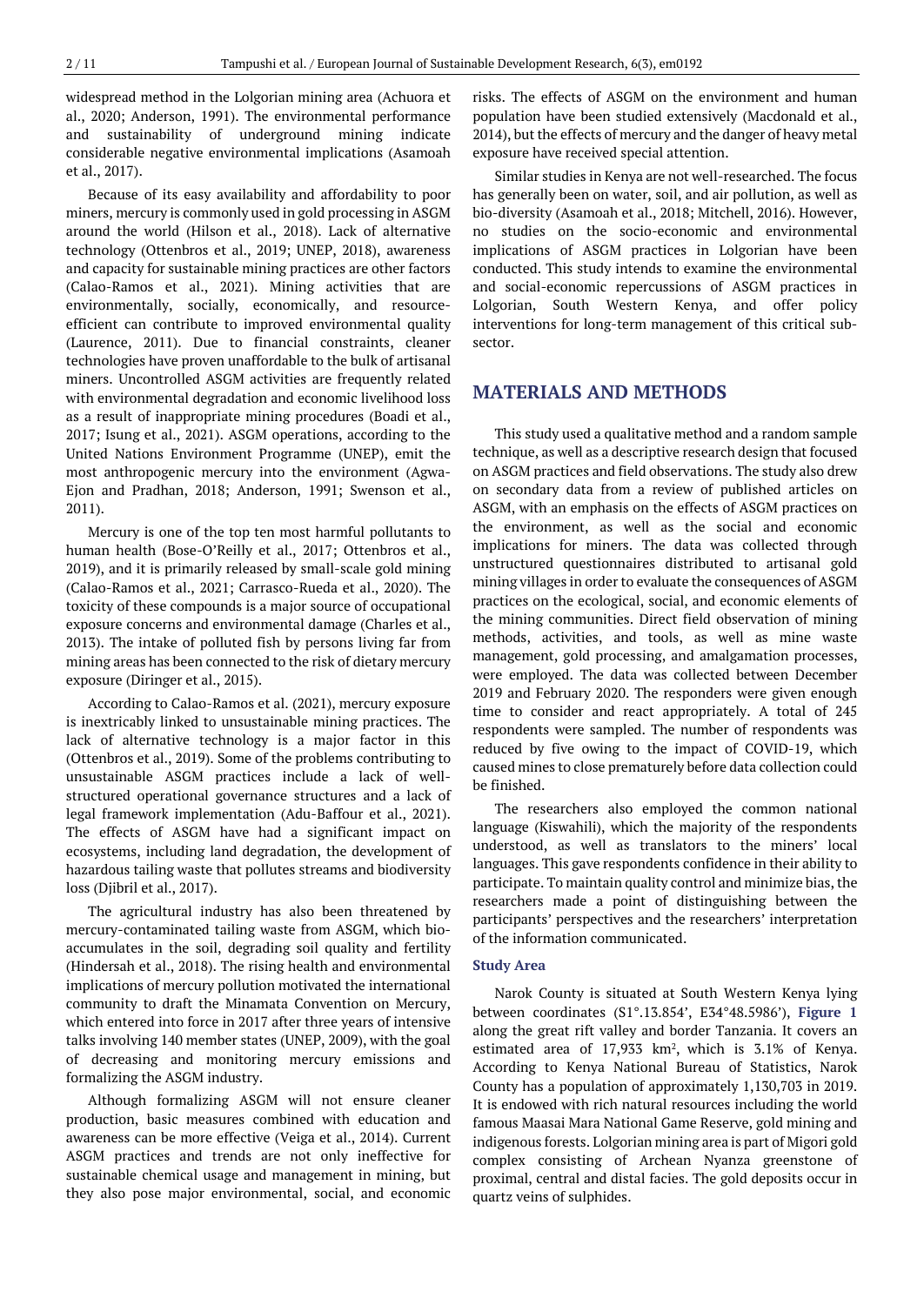

**Figure 1.** Map showing research area (Tampushi et al., 2021)

## **Sample Size Determination**

The sample size (n) was determined using Fischer sampling technique (Fischer et al., 1998), as follows:

$$
n=\frac{z^2pq}{d^2},
$$

where n is the sample size for target population greater than 10,000, z is the standard normal deviation at the 95% confidence level, p is the proportion in the target population estimated to have characteristic being measured, d is the level of statistical significance set, and q=1-p. Assuming that there is no estimate of the proportion of target population assumed to have the characteristics of interest 50% should be used (Fischer et al., 1998).

$$
n = \frac{(1.96)^2 (50)(50)}{(0.5)^2} = 384.
$$

Since the population of artisanal and small-scale miners is less than 10,000, the sample size adjustment was done using the following formula:

$$
nf = \frac{n}{1 + \frac{n}{N}},
$$

where nf is the desired sample size for population <10,000, n is the calculated sample size, N is the total population.

$$
nf = \frac{384}{1 + \frac{n384 = 250}{1,000}}
$$

## **Data Collection Tools**

The questionnaire was divided into five sections, each with a different number of unstructured questions built on a fivepoint Likert scale (1=strongly disagree, 2=disagree, 3=neutral, 4=agree, and 5=strongly agree). The topics include demographic statistics, trends, and practices in ASGM. The implications of ASGM practices on miners' social-economic and livelihoods; knowledge and perception of the impacts of ASGM practices on health and the environment; and the efficacy of legislation in managing chemicals in ASGM.

The open data kit (ODK) tool was used to administer the survey and collect the data, which was then transferred to the statistical package for social science (SPSS) version 26.0. for statistical analysis.

## **Statistical Analysis**

The information gathered was analyzed with the SPSS version 26.0. Descriptive statistics were used to examine the demographic profile of the respondents, which included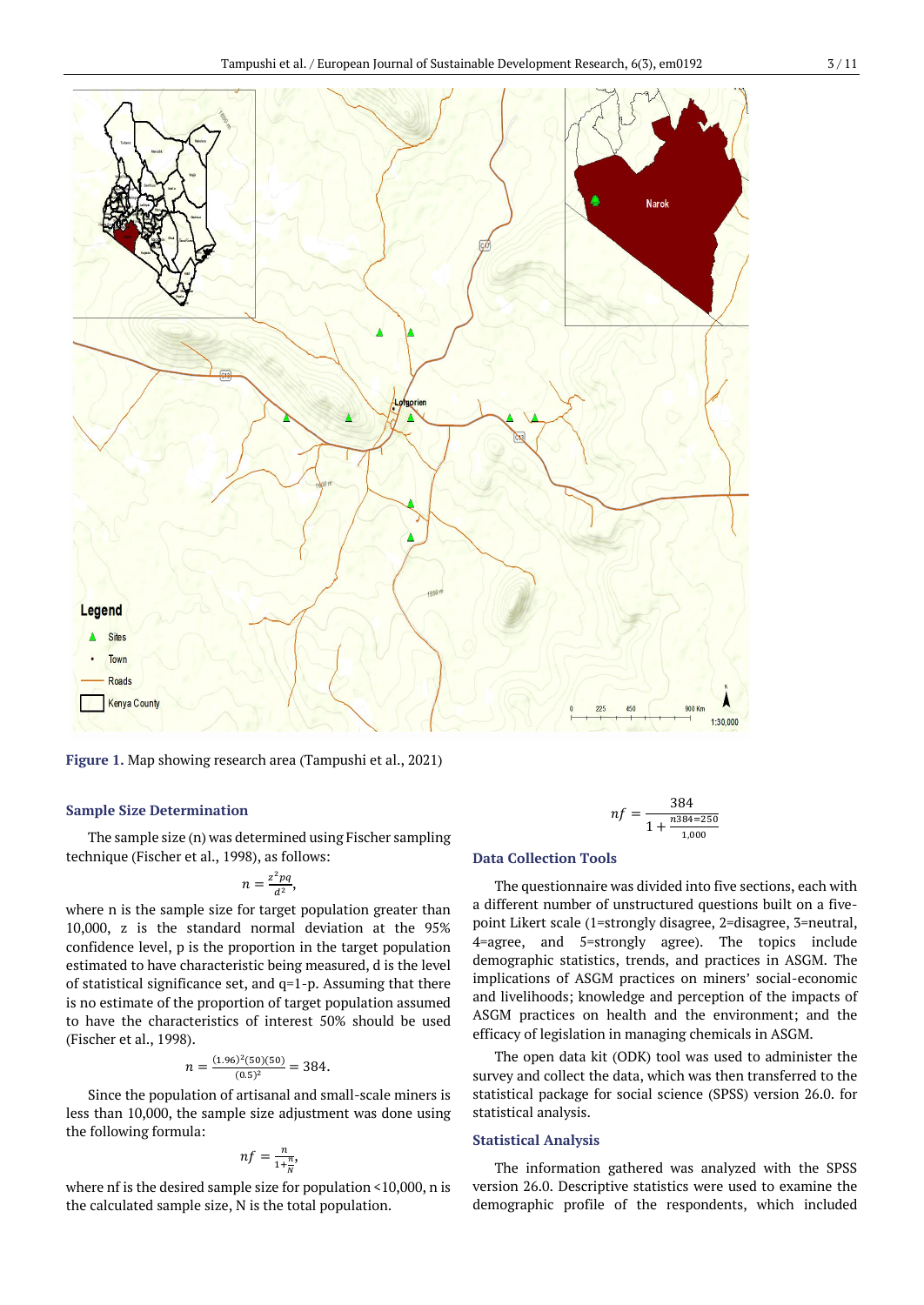gender, age, origin, marital status, education, years of mining experience, and mining category. Regression analysis, including tests for normality, goodness of fit, and model fitting, was done, and the results of hypothesis testing performed using Ordinal Regression analysis were also reported. The analysis findings were presented using frequency distribution tables, pie charts, and bar graphs.

# **THEORETICAL FRAMEWORK**

#### **Classical Theory of the Informal Sector**

Informal sector activities are believed to have no significant average returns (Manara, 1980; Straffa 1960). According to Straffa (1960), classical theory, informal sector is defined by methods that will not provide the average rate of profit at the existing level of wages and prices, and hence capitalists will not operate since they demand average returns. Due to a lack of alternatives, the informal sector employs flawed practices. Economic constraints drive jobless people into the informal sector, such as ASGM, which creates a unique social stratum, such as mining villages. However, the global economic crisis is to blame for the growth of the informal sector in developing countries.

The informal sector is distinguished by the use of primitive equipment, labor intensiveness, poor productivity, and low fixed capital and profitability, all of which are typical of ASGM. Various researchers have explored informal sector theories from historical and empirical perspectives, and they have discovered that they are scant (Gibson and Kelley, 1994).

The classical theory agreed with other researchers who discovered that ASGM is an informal and illegal industry that is operated by impoverished (Agwa-Ejon and Pradhan, 2018; Mantey et al., 2020). According to this theory, the informal sector's wage is exogenous, and the profit rate is lower than the formal rate. The technology utilized is primitive and poor in productivity, has little fixed capital, and requires intermediate inputs such as imports, which are not feasible in the formal setup.

These situations differ from the overall features of an ASGM sector, which employs primitive technology, low resource recovery, low income, and the use of toxic chemicals such as mercury and cyanide (Hilson et al., 2018). Most developing countries currently lack or have insufficient regulatory frameworks for ASGM, resulting in the sector being illegal (Adu-Baffour et al., 2021). Classical theory outlines five main criteria that have been used to define the informal sector in the literature. These include the land size, types of employment or responsibilities of different actors, technology used or capital level, legal status, and income level.

# **RESULTS AND DISCUSSION**

# **Demographic Characteristics**

According to **Table 1**, males made up 67.35% of the study population, while females made up 32.65%. This is owing to the fact that in Sub-Saharan Africa, women face barriers to obtaining employment, forcing them to engage in the informal

| <b>Variables</b> |                     | Frequency      | Percentage (%) |
|------------------|---------------------|----------------|----------------|
|                  | Male                | 165            | 67.0           |
| Sex              | Female              | 80             | 33.0           |
|                  | $18-30$ years       | 109            | 44.5           |
|                  | 31-40 years         | 67             | 27.3           |
| Age              | 41-50 years         | 45             | 18.4           |
|                  | 51-60 years         | 19             | 7.8            |
|                  | >61 years           | 5              | 2.0            |
|                  | Married             | 188            | 76.73          |
| Marital status   | Single              | 43             | 17.55          |
|                  | Widowed             | 14             | 5.71           |
|                  | $0 - 3$             | 124            | 50.6           |
| Number of        | $4 - 6$             | 79             | 32.2           |
| children         | $7-9$               | 19             | 7.8            |
|                  | More than 9         | 23             | 9.4            |
|                  | Primary             | 143            | 58.4           |
| Education        | Secondary           | 51             | 20.8           |
|                  | Diploma             | 8              | 3.3            |
|                  | Degree              | 3              | 1.2            |
|                  | Postgraduate        | $\overline{2}$ | 0.8            |
|                  | No formal education | 38             | 15.5           |

sector, such as ASGM, which is deemed dangerous (World Bank, 2021). This has been compounded further by the movement to legalize the sector (Hilson et al., 2018). In these settlements, women are only involved in minor duties such as amalgamation, ore crushing, and sluicing.

Approximately 58.4% of miners received basic education, 20.8% received secondary/vocational education, 3.3% received tertiary education, 1.2% received undergraduate degrees, 0.8% received postgraduate education, and 15.5% had no formal education (**Table 1**).

Individual/family miners had 31% of the respondents in the category of miners, while 5% and 4% represented small groups and traders, respectively (**Figure 2**).

The research also indicated severe socioeconomic repercussions of ASGM, such as a substantial influx of miners from other places, including 38% from Migory, 22% from Narok, and 20% from Tanzania (**Figure 3**). A similar study suggests that miners migrate from one place to the next and even cross borders (Otoijamun et al., 2021).



**Figure 2.** Category of the miners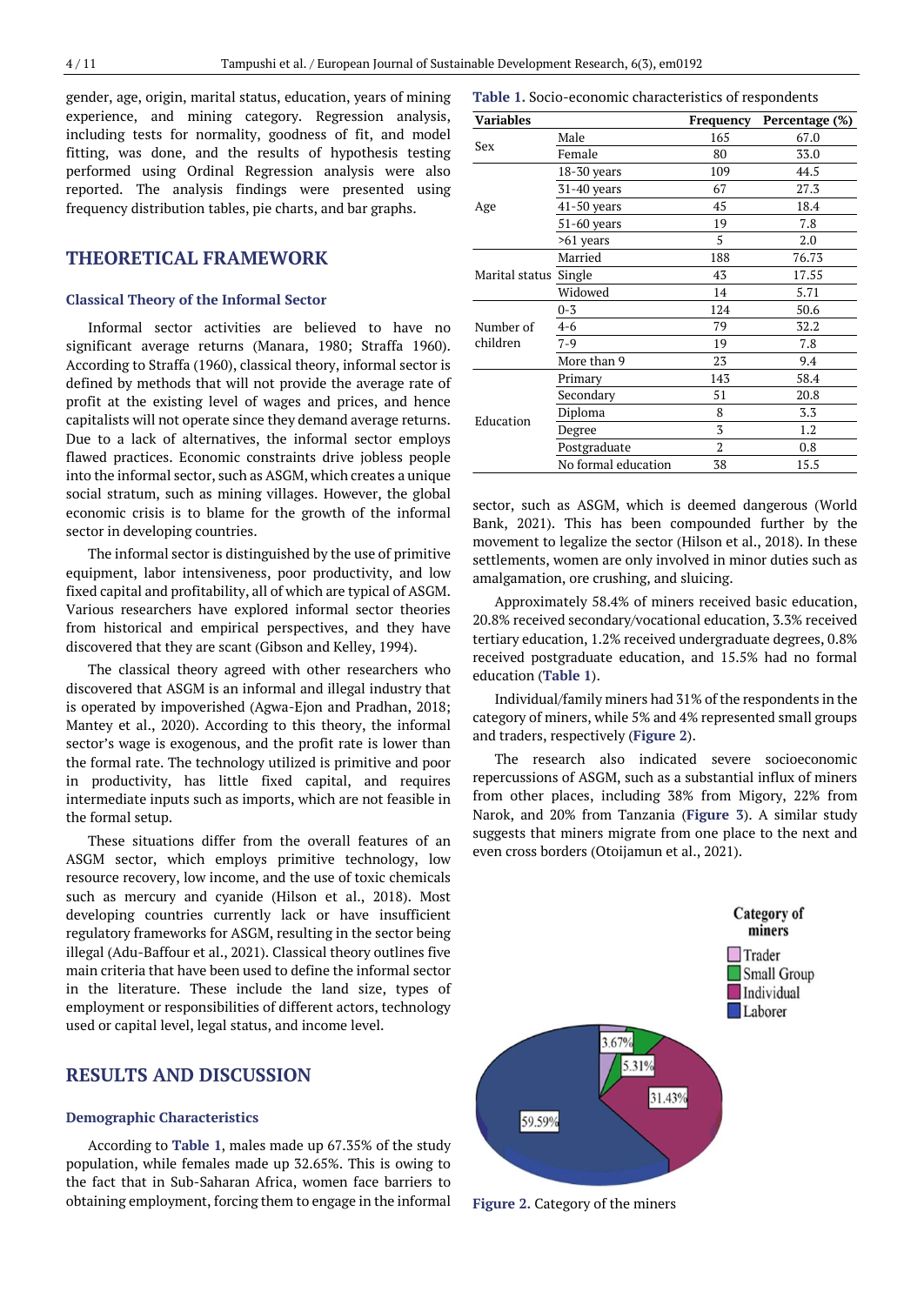

**Figure 3.** Distribution of the respondents by their origin



**Category of miners** 

**Figure 4.** Group registration by Department of Social Service cross tabulation

Individual/family mining is connected with significant health and safety concerns, as well as the use of ecologically harmful mineral extraction and waste management technologies (Mining and Minerals Policy, Kenya, 2016). This is explained by their failure to follow mining rules. In terms of social services department registration, roughly 77.78% of small group miners were registered (**Figure 4**).

This necessitates raising awareness about the need of acquiring mining rights and permits. Miners' legal rights are aligned with proper safety measures and fiscal regimes such as taxes and incentives.

#### **Preference of Mining Method**

One of the goals of this research was to look at artisanal miners' preferences for artisanal mining methods and practices in the Lolgorian mining area. According to the survey, underground mining is the most common method of mining in this area. Similar results were obtained in other studies in Kenyan where the majority of miners (38.1%) work underground (Achuora et al., 2020). According to the research findings, amalgamation with mercury is the most popular gold



**Figure 5.** Preferred methods of gold extraction

extraction procedure, with 97.6% of respondents highly liking this method.

According to the survey findings, amalgamation with mercury is the most favored technique of gold extraction, with 97.6% of respondents strongly favoring this approach. According to (Duijves and Heemskerk, 2014) case study, 97.8% of artisanal miners choose and use mercury in gold processing. As per the study findings, the most preferred method of gold extraction is amalgamation using mercury with 97.6% of the respondents highly preferring this method. In a case study by (Duijves and Heemskerk, 2014), it was found that 97.8% of artisanal miners prefer and uses mercury in gold processing.

This is due to a lack of alternative technologies (Ottenbros et al., 2019). Mercury usage and trade are also influenced by an inefficient legal framework, as well as economic and complicated political bureaucracy (Hilson et al., 2018). Despite the fact that it has been linked to catastrophic health consequences, the majority of miners favor this practice (Anderson, 1991).

As shown in **Figure 5**, borax is the least preferred technique in artisanal gold mining, with 99.6% of replies indicating "not preferred," followed by shaking tables with 98.8% non-preference, and finally usage of cyanide with 97.6% non-preference. Despite minimal attempts to promote cleaner ASGM technology, the use of mercury is necessitated by miners who do not believe new methods can increase gold recovery (Hilson et al., 2018). Poor governance mechanisms also impede knowledge and awareness in the ASGM industry (Ottenbros et al., 2019). As a result, it is critical to enact policies that will help reduce, manage, and mitigate the dangers associated with mercury usage. Fines, public awareness efforts on more efficient gravity separation techniques, and waste containment systems with more environmentally acceptable standards are among them.

# **Trends and Practices in Artisanal Gold Mining Lolgorian**

In investigating the trends and practices in ASGM, it was observed that 44.1% of the population strongly agree that they have no problem with using mercury in their residential area. Globally, 1,400 tons of mercury are released into the environment each year (UNEP, 2018). 87% of the respondents, did not prefer to burn mercury amalgam in the presence of children. It was discovered that children, breast-feeding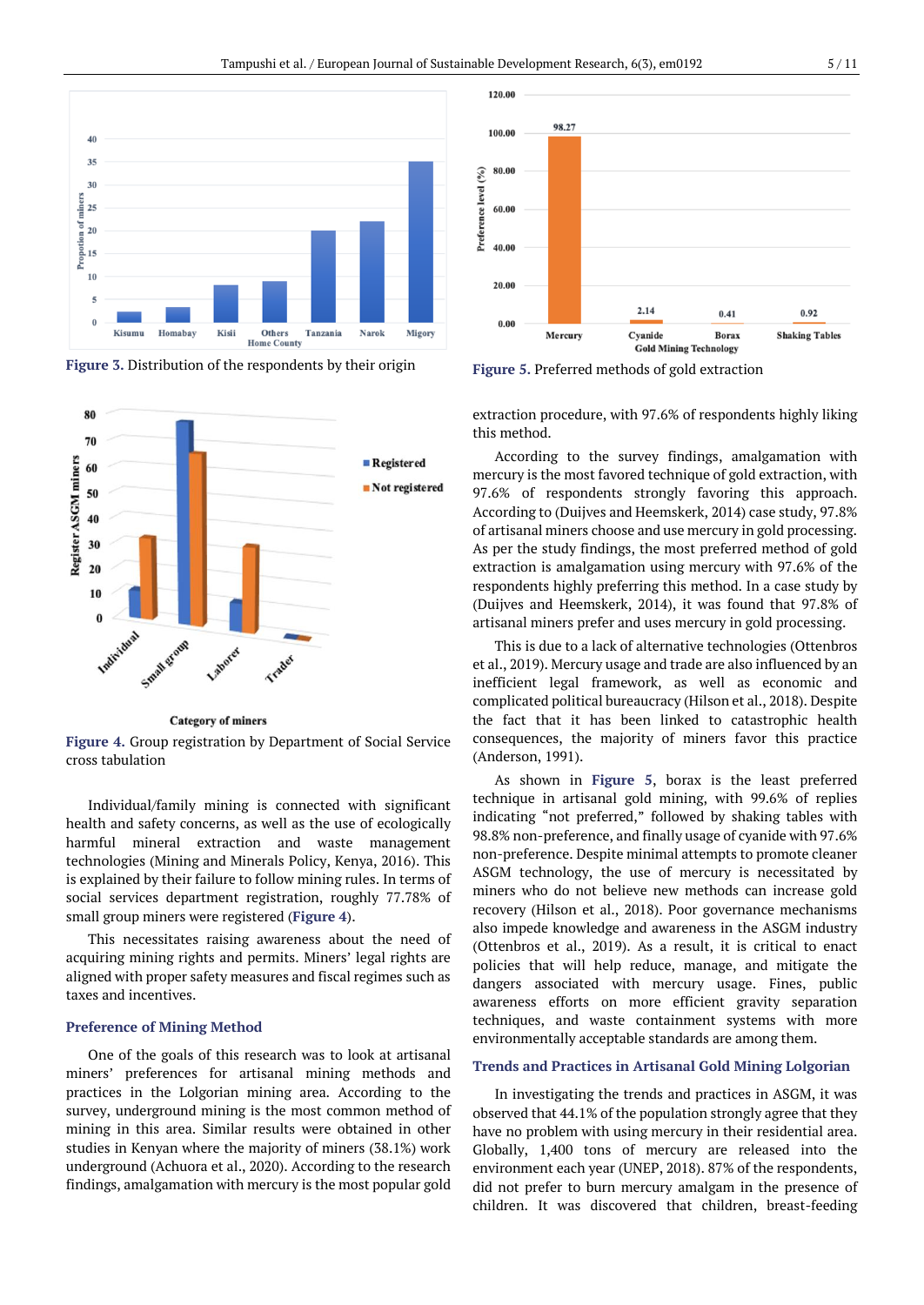mothers, and women of reproductive age are all involved in artisanal mining. More than two-thirds ofrespondents (76.3%) stated that they have not implemented basic technology, such as the use of retorts, to reduce the occupational and health consequences of mercury vapors. However, although being well aware of the situation, most miners lacked retorts.

Mercury exposure is intimately linked to mining methods, involving amalgamation (Calao-Ramos et al., 2021). Adoption of cleaner technology may be more difficult for impoverished miners, since the survey found that 76.3% of respondents practice safe occupational health and safety measures. Similarly, 82% did not adopt cleaner gold processing technologies. This could be because of high cost of alternative mercury-free methods. Although ASGM formalization cannot guarantee cleaner operations, basic procedures combined with education and awareness can be more successful, in ensuring sustainable production models (Veiga et al., 2014). Current ASGM procedures and trends are not only ineffective for the long-term use and management of chemicals in mining activities, but also pose major environmental and occupational health and safety risks.

## **Social and Economic Implications of ASGM**

ASGM impacts on the livelihood of miners both positively and negatively (Isung et al., 2021). ASGM is characterized by poverty, diseases, poor social service and child labor (Hinton, 2007). In order for the mining communities to cope with the challenging economic implications of ASGM, regulatory frameworks should introduce alternative livelihood mechanisms. In this study, it was discovered that 91.4% of respondents highly agreed that ASGM provides livelihood options for both women and children, while 73.1% strongly agreed that ASGM is more profitable than other forms of income, such as agriculture. This conclusion is corroborated by research conducted in the "Osiri" mining region in Migori, Kenya by (Buss et al., 2020) in which it was demonstrated that, women navigate through gender norms and structures that delimits there mining roles. In Africa, ASGM directly supports the livelihoods of almost four million people and indirectly supports the livelihoods of another 20 million (Hilson and Maponga, 2004). 78% of those polled strongly agreed that cooperative formation improves better practices in ASGM increasing the efficacy of the legislation by facilitating selfregulation and recognizing the need for support and inclusion in policymaking (Mutemeri et al., 2016). It was also established that, that the formation of cooperatives would facilitate an increase in mining's socioeconomic benefits while promoting good environmental practices, improving tax compliance, savings accumulation, acquisition of relevant skills through workshops, and accessing government-supported concessional lending, among other economic advantages. This is a vital economic sector on which local population depends.

Mining contributes around 1% of GDP to the Kenyan economy, despite its theoretical capability of 4% to 10% of GDP (Handbook, 2015). This is due to insufficient optimum utilization of accessible mineral resources. However, 92.2% of respondents stated that county/national governments do not provide incentives to support their livelihoods and gold mining operations. Similarly, 96.7% strongly disagreed that the government had supplied artisanal miners with financial

facilities. According to these findings, the government should give financial support, establish credit facilities and incentives to artisanal gold miners.

Knowledge and perception on effects of ASGM practices on health and environment ASGM makes a substantial contribution to Kenya's expanding economic graph. However, its actions endanger the environment and human health through multiple exposure routes (Owusu et al., 2019). Exposure to hazardous heavy metals such as mercury, cadmium, lead, and arsenic, as well as occupational exposure to dust, fumes, and physical accidents, all pose serious risks (Corbettet et al., 2017). ASGM miners in Lolgorian are reasonably aware of the overall health implications of exposure to hazardous chemicals linked to ASGM activities; 75.5% strongly believe that these chemicals have major health consequences and pollute the environment. 77% of miners were aware that mercury vapors emitted by mercury amalgam pose serious health risks.

According to Odumo et al. (2018), the Transmara-Migori mining environment is heavily contaminated by heavy metals. Mining trends and practices have an impact on the level of environmental degradation in Lolgorian, with 60.4% agreeing that present mining activities have increased deforestation and environmental degradation. ASGM is strongly linked to environmental deterioration, such as air pollution, deforestation, land degradation, open pits, and heavy metal poisoning of soil and water (Kamga et al., 2018). Although significant efforts have been made to raise community awareness about the impacts of mercury on health, little progress has been made in changing knowledge toward more sustainable mining operations (Aram et al., 2021). The level of education and experience gained from working in the industry improved knowledge and awareness of the impacts of ASGM activities.

Despite being aware of the risks to health and the environment posed by practices such as open burning of amalgam, 83.2% of respondents continued to engage in unsustainable mining practices. This suggests that comprehending problems does not always result in behavior change, indicating a nonlinear link between knowledge and behavior change (Aram et al., 2021). Low compliance with the use of PPEs was noted and is typical among ASGM miners. Observations of miners burning amalgam without retorts or PPEs have been made all across the world (Afrifa et al., 2019). This is due to a lack of capacity building and training for miners, as well as a lack of legal knowledge. Other studies have found that exposure to Hg vapor might induce neurological symptoms, kidney damage, and reduced cognitive abilities (Esdaile and Chalker, 2018).

Other studies have found that miners who burned amalgam had high Hg concentrations in their urine, blood, and hair, as well as indications of chronic Hg poisoning (Bose-O'Reilly et al., 2017). The study discovered that formalizing ASGM in Kenya and enforcing laws effectively will minimize human exposure to Hg in the ASGM industry. It is critical to increase their ability, knowledge, and understanding of the consequences of ASGM operations on health and the environment in order to mitigate the effects of unsustainable mining practices (Ottenbros et al., 2019). It is still in its early stages of transmit information on sustainable production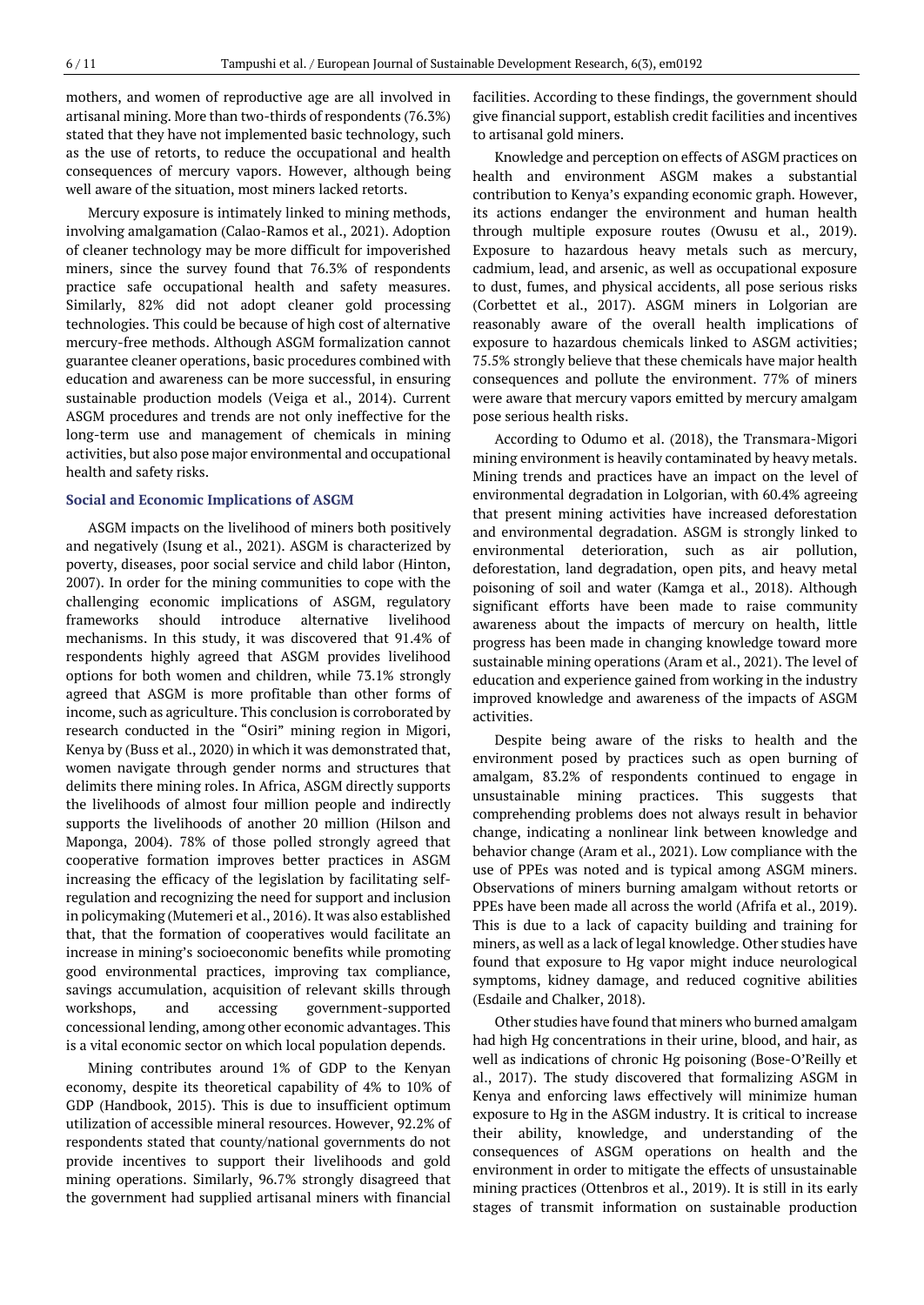patterns in ASGM in order to encourage behavior toward cleaner and more ecologically friendly technology.

# **Effectiveness of the Regulations in Management of Chemicals in ASGM**

Two critical issues must be addressed through effective regulations. First, effective regulatory systems should be outcome-based, and second, they should aim to conserve natural resources, health and safety, skill development, and open and transparent mineral trading (Mutemeri et al., 2016). With 38% of the world's total ASGM mercury emissions, it is the major anthropogenic mercury polluter (Fritz et al., 2018). This industry is still informal and mostly uncontrolled in Kenya. The inadequacy and constraints of mining and environmental legislation are primarily to blame for the unsustainable ASGM sector (Hilson and Potter, 2005). The Minamata Convention was designed to safeguard, decrease, and monitor mercury levels in the environment, but Kenya has yet to ratify it five years after it entered into force.

The ASGM law in Kenya is very new and has a long way to go before it is properly implemented. We propose in this paper that present regulations are insufficient to adequately address the environmental degradation and health risks caused by ASGM operations. This is due to the government's failure to integrate ASGM into the development framework, weak institutional capacities, and poor inter-agency coordination mechanisms. Integrating the ASGM industry into the development agenda would result in environmental, social, and economic sustainability (Maponga and Ngorima, 2003).

According to the findings of this study, 95.5% of miners are working illegally without mining permits, and 94.3% of them did not conduct environmental impact assessments and audits as required by legislation. This will make environmental sustainability more challenging because the lack of environmental impact assessment studies will limit other components such as environmental monitoring and spatial planning for specified ASGM areas (Morrison-Saunders et al., 2015). Despite having strict rules, this is an indicator of insufficient institutional capacities in charge of enforcement (Tampushi et al., 2021).

Despite the fact that 68.1% of respondents believe that regulations assist formalization, they also believe that they are not being properly implemented at the moment. Most miners, according to (Achuora et al., 2020). lack appropriate knowledge and skills in best mining practices, and current regulatory mechanisms are ineffective. In this research 73.9% of respondents indicated that the government presently does

**Table 2.** Descriptive statistics of log transformed variables

| Variable          | Mean | Skewness statistic Kurtosis statistic |         |
|-------------------|------|---------------------------------------|---------|
| <b>LogY</b>       | 0.46 | $-1.50$                               | 1.42    |
| LogX1             | 0.22 | 0.16                                  | $-1.26$ |
| LogX2             | 0.54 | $-3.04$                               | 2.86    |
| LogX <sub>3</sub> | 0.59 | $-1.92$                               | 3.52    |
| LogX4             | 0.O1 | 9.28                                  | 97.39   |

not provide extension services personnel to give technical assistance to ASGM miners. Due to legislative and governance shortcomings, the formalization of ASGM is still yet to occur.

## **Inferential Statistics**

In this study, Kolmogorov-Smirnov test was used to determine the normality of the sample distribution which indicated that all the variables are statistically significant, that is, p<0.05. This implies that the data set is not normally distributed as showed by skewness  $\geq 1$  with standard error of 0.16 and kurtosis statistics <-3 or  $\geq$ 3 and standard error of 0.31 (**Table 2**). To normalize the data set, log10 transformations were made on the variables, the kurtosis and skewness statistics were still observed to be extreme. For this reason, the null hypothesis was not rejected.

**H0:** The data set does not originate from a normally distributed population.

## **Ordinal Regression**

For inferences, the study employed ordinal regression of the collected data. This was preferred since the variables of interest were qualitative in nature with ordinal scale. The model employed composite variables constructed from respective sub-items. The response variable in this case was environmental and social-economic effects of ASGM mining practices while the predictor variables were: trends and practices in chemical use and management, socioeconomic impacts of ASGM, knowledge and perception of ASGM effects on health and environment, preference of mining method. As such the regression equation is represented, as follows:

$$
Y=\beta_0+\beta_1X_1+\beta_2X_2+\beta_3X_3+\beta_4X_4+\varepsilon,
$$

where Y is the environmental and socio-economic effects of ASGM practices, *β<sup>0</sup>* is constant, *X<sup>1</sup>* is the trends and practices in chemical use and management, *X<sup>2</sup>* is the socio-economic impacts of ASGM, *X<sup>3</sup>* is the knowledge and perception of ASGM effects on health and environment, *X<sup>4</sup>* is the preference of mining method.

From the parameter estimates (**Table 3**) the regression model can be summarized, as follows:

| <b>Table 3. Parameter estimates</b> |
|-------------------------------------|
|                                     |

|           |              |                 | <b>Standard</b> |        |    |       | 95% confidence interval |                    |
|-----------|--------------|-----------------|-----------------|--------|----|-------|-------------------------|--------------------|
|           |              | <b>Estimate</b> | error           | Wald   | df | Sig.  | Lower bound             | <b>Upper bound</b> |
| Threshold | $[Y = 1.00]$ | 3.129           | 1.254           | 6.225  |    | 0.013 | 0.671                   | 5.586              |
|           | $[Y = 1.17]$ | 3.523           | 1.244           | 8.019  |    | 0.005 | 1.085                   | 5.961              |
|           | $[Y = 1.33]$ | 3.752           | 1.241           | 9.146  |    | 0.002 | 1.320                   | 6.184              |
|           | $[Y = 1.50]$ | 4.002           | 1.238           | 10.443 |    | 0.001 | 1.575                   | 6.430              |
|           | $[Y = 1.67]$ | 4.515           | 1.238           | 13.303 |    | 0.000 | 2.089                   | 6.942              |
|           | $[Y = 1.83]$ | 4.771           | 1.239           | 14.820 |    | 0.000 | 2.342                   | 7.200              |
|           | $[Y = 2.00]$ | 4.936           | 1.240           | 15.830 |    | 0.000 | 2.504                   | 7.367              |
|           | $[Y = 2.17]$ | 5.148           | 1.242           | 17.167 |    | 0.000 | 2.713                   | 7.583              |
|           | $[Y = 2.33]$ | 5.365           | 1.245           | 18.574 |    | 0.000 | 2.925                   | 7.804              |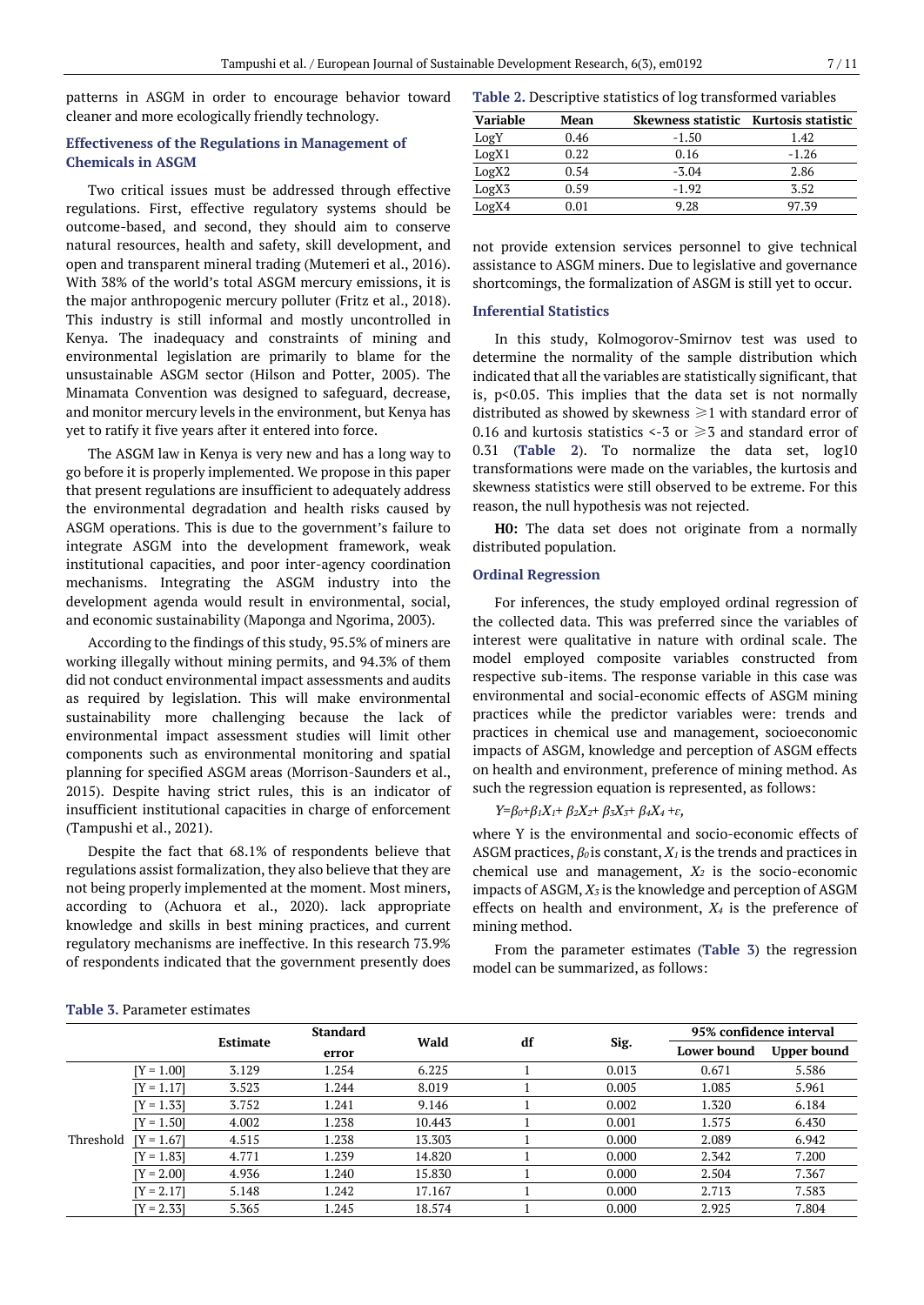# **Table 3 (continued).** Parameter estimates

|           |              |          | <b>Standard</b> |        |    |       | 95% confidence interval |                    |
|-----------|--------------|----------|-----------------|--------|----|-------|-------------------------|--------------------|
|           |              | Estimate | error           | Wald   | df | Sig.  | Lower bound             | <b>Upper bound</b> |
|           | $[Y = 2.50]$ | 5.466    | 1.246           | 19.247 |    | 0.000 | 3.024                   | 7.908              |
|           | $[Y = 2.67]$ | 5.541    | 1.247           | 19.747 |    | 0.000 | 3.097                   | 7.985              |
|           | $Y = 2.831$  | 5.686    | 1.249           | 20.730 |    | 0.000 | 3.238                   | 8.133              |
|           | $[Y = 3.00]$ | 6.259    | 1.257           | 24.800 |    | 0.000 | 3.796                   | 8.722              |
|           | $[Y = 3.17]$ | 6.414    | 1.259           | 25.947 |    | 0.000 | 3.946                   | 8.881              |
| Threshold | $[Y = 3.33]$ | 6.509    | 1.260           | 26.670 |    | 0.000 | 4.039                   | 8.980              |
|           | $[Y = 3.50]$ | 6.643    | 1.262           | 27.690 |    | 0.000 | 4.169                   | 9.117              |
|           | $Y = 3.671$  | 9.984    | 1.347           | 54.960 |    | 0.000 | 7.345                   | 12.624             |
|           | $Y = 3.83$   | 10.198   | 1.360           | 56.247 |    | 0.000 | 7.533                   | 12.863             |
|           | $Y = 4.001$  | 10.323   | 1.369           | 56.905 |    | 0.000 | 7.641                   | 13.006             |
|           | Y = 4.331    | 11.843   | 1.580           | 56.149 |    | 0.000 | 8.745                   | 14.941             |
|           | $[Y = 4.67]$ | 12.704   | 1.805           | 49.533 |    | 0.000 | 9.166                   | 16.242             |
| Location  | CompX1       | $-0.164$ | 0.148           | 1.237  |    | 0.266 | $-0.453$                | 0.125              |
|           | CompX2       | 0.576    | 0.289           | 3.969  |    | 0.046 | 0.009                   | 1.143              |
|           | CompX3       | 0.545    | 0.109           | 24.909 |    | 0.000 | 0.331                   | 0.759              |
|           | CompX4       | 2.754    | 0.752           | 13.399 |    | 0.000 | 1.279                   | 4.228              |

#### **Table 4.** Test for correlation

| <b>Variables</b>                                  | Kolmogorov-Smirnov |     |      |                  | <b>Shapiro-Wilk</b> |      |  |
|---------------------------------------------------|--------------------|-----|------|------------------|---------------------|------|--|
|                                                   | <b>Statistic</b>   | df  | Sig. | <b>Statistic</b> | df                  | Sig. |  |
| ASGM chemical management effectiveness            | 0.27               | 250 | 0.00 | 0.84             | 250                 | 0.00 |  |
| Trends and practices in chemical use & management | 0.22               | 250 | 0.00 | 0.86             | 250                 | 0.00 |  |
| Socioeconomic impacts of ASGM                     | 0.30               | 250 | 0.00 | 0.79             | 250                 | 0.00 |  |
| Knowledge and perception of ASGM effects          | 0.28               | 250 | 0.00 | 0.78             | 250                 | 0.00 |  |
| Preference of mining methods                      | $0.51\,$           | 250 | 0.00 | 0.12             | 250                 | 0.00 |  |

#### **Table 5.** Multi-collinearlity test

| Model                                                          | <b>Collinearity statistics</b> |     |  |  |
|----------------------------------------------------------------|--------------------------------|-----|--|--|
|                                                                | <b>Tolerance</b>               | VIF |  |  |
| Trends & practices in chemical use & management                | 0.92                           | .09 |  |  |
| Socioeconomic impacts of ASGM                                  | 0.90                           |     |  |  |
| Knowledge & perception of ASGM effects on health & environment | 0.91                           | .10 |  |  |
| Preference of mining method                                    | 0.91                           | .10 |  |  |

## *Y=4.67–0.16X1+0.58X2+0.55X3+2.75X<sup>4</sup>*

The model shows that *X2*, *X3*, and *X<sup>4</sup>* are statistically significant (p<0.05) in predicting effectiveness of chemical management in ASGM at 95% confident level and alpha=0.05. However,  $X_I$  was not statistically significant in determining the environmental and socio-economic effects of ASGM practices.

The regression coefficients translate that, for every oneunit increase in trends and practices in ASGM for instance from 1 to 2, there is predicted decrease of 0.16 in the log odds environmental and socio-economic effects of ASGM practices. The analysis also shows that for every one-unit increase in Socio-economic impacts of ASGM there is a predicted increase of 0.59 in the log odds environmental and socio-economic effects of ASGM practices, while for knowledge and perception of ASGM effects on health and environment there is expected increase in the log odds environmental and socio-economic effects of ASGM practices by 0.54. For every one-unit increase in preference of mining method there is predicted increase in the log odds of effectiveness of chemical management by approximately 2.8.

The goodness of fit test indicated that at  $p$ <0.05, the trends and practices in chemicals use and management, socioeconomic impacts of ASGM, knowledge and perception of ASGM effects on health and environment, preference of mining method were statistically significant in predicting the effects of ASGM mining practices. It was evident that estimated regression model fit the data well at a defiance Chisquare  $(\chi^2$ =780.11, df=2,663).

The Nagelkerke statistics in pseudo-R-square is analogous to R-square statistics in ordinary linear regression models, the results indicated that Nagelkerke=0.20. This implies that approximately 20% of the variation of effectiveness of chemicals management in ASGM is attributed to the selected four independent variables (**Table 4**).

## **Multi-Collinearity**

For credible regression analysis it is assumed that the predictor variables in a multiple regression model exhibit no high correlation (Hair et al., 2013). To evaluate this assumption, variance inflation factor(VIF) was used (**Table 5**). Multi-collinearity is present when tolerance value is ≥0.01 and similarly when VIF is greater than 10. The dataset for this study showed that the tolerance values for all predictor variables were above 0.01 and the respective VIF values were less than 10. This implies that the in this study, the multicollinearity assumption was not violated.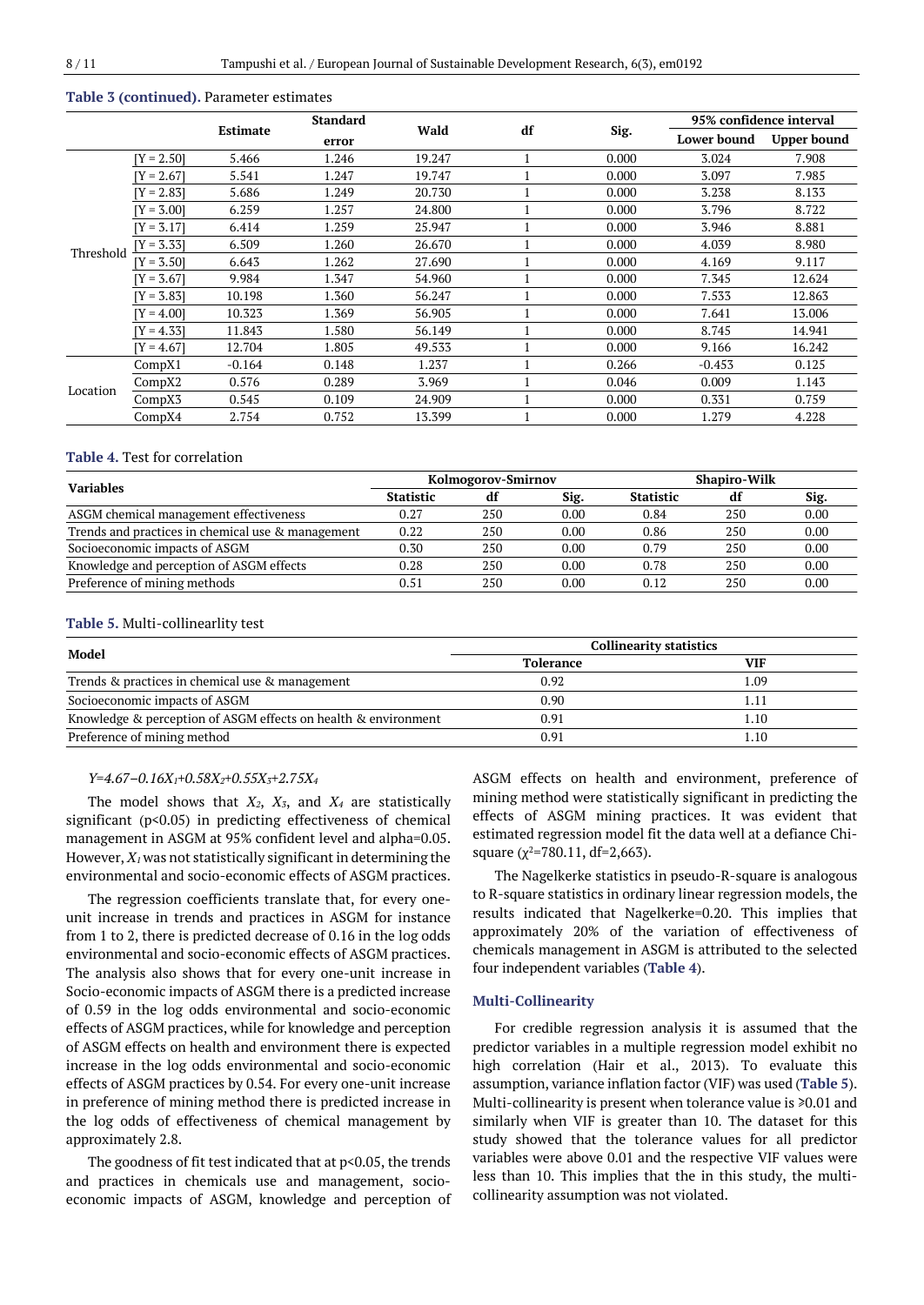# **CONCLUSION AND RECOMMENDATION**

This study was aimed at assessing the impacts of ASGM practices on human population and the environment in Lolgorian. The results obtained show that high proportion of miners (45%) are youths thus providing employment opportunities for them. However, most of the miners are have attained only primary education or not attended school at all. It was also revealed that almost all miners still use inefficient mercury amalgamation method and the absorption of mercury free technologies is lacking resulting in low productivity, environmental risk and socio-economic implications. The adoption of efficient and effective technology will improve gold recovery, minimize environmental impacts, sustain community livelihoods and leverage on global practices.

The study further underlines poor governance of ASGM sector and weak implementation of the recently established mining laws. There is no clear unidirectional policy on mercury use, sale, and storage. The cheap mercury prices, readily available and lack of control measures exacerbate its consumption thus continuous release into the environment.

The study proposes that the process of formalization should be fastened to improve environmental and socioeconomic practices. The artisanal miners should also be empowered to form cooperatives, create awareness and educate miners on the possible health risk of heavy metals and provide incentives for adoption of mercury free technologies. The government should also facilitate financial and credit facilities for the miners to eliminate worst practices such as whole ore amalgamation, open burning of amalgam, avoid burning of amalgam in residential area and cyanide leaching of contaminated sediments.

**Author contributions:** All co-authors have involved in all stages of this study while preparing the final version. They all agree with the results and conclusions.

**Funding:** No external funding is received for this article.

**Acknowledgements:** The authors would like to thank to all artisanal miners who participated in the data collection by filling the questionnaire. The authors would also like to thank to all who contributed in carrying out this study.

**Declaration of interest:** The authors declare that they have no competing interests.

**Ethics approval and consent to participate:** Not applicable.

**Availability of data and materials:** All data generated or analyzed during this study are available for sharing when appropriate request is directed to corresponding author.

# **REFERENCES**

- Achuora, J., Arasa, R. and Okello, C. (2020). Implications of artisanal mining on food security: A survey of selected counties in Kenya. *International Journal of Economics and Management Studies*, 7(8), 115-124. [https://doi.org/10.](https://doi.org/10.14445/23939125/ijems-v7i8p115) [14445/23939125/ijems-v7i8p115](https://doi.org/10.14445/23939125/ijems-v7i8p115)
- Adu-Baffour, F., Daum, T. and Birner, R. (2021). Governance challenges of small-scale gold mining in Ghana: Insights from a process net-map study. *Land Use Policy*, 102, 105271. <https://doi.org/10.1016/j.landusepol.2020.105271>
- Afrifa, J., Opoku, Y. K., Gyamerah, E. O., Ashiagbor, G. and Sorkpor, R. D. (2019). The clinical importance of the mercury problem in artisanal small-scale gold mining. *Frontiers in Public Health*, 7, 131. [https://doi.org/10.3389/](https://doi.org/10.3389/fpubh.2019.00131) [fpubh.2019.00131](https://doi.org/10.3389/fpubh.2019.00131)
- Agwa-Ejon, J. F. and Pradhan, A. (2018). Life cycle impact assessment of artisanal sandstone mining on the environment and health of mine workers. *Environmental Impact Assessment Review*, 72, 71-78. [https://doi.org/10.](https://doi.org/10.1016/j.eiar.2018.05.005) [1016/j.eiar.2018.05.005](https://doi.org/10.1016/j.eiar.2018.05.005)
- Anderson, E. (1991). Canadian chemical firms size up outlook. *Chemical and Engineering News*, 69(5), 16. [https://doi.org/](https://doi.org/10.1021/cen-v069n005.p016) [10.1021/cen-v069n005.p016](https://doi.org/10.1021/cen-v069n005.p016)
- Aram, S. A., Lartey, P. O., Amoah, S. K. and Appiah, A. (2021). Gold eco-toxicology: Assessment of the knowledge gap on the environmental and health effects of mercury between artisanal small scale and medium scale gold miners in Ghana. *Resources Policy*, 72, 102108. [https://doi.org/10.](https://doi.org/10.1016/j.resourpol.2021.102108) [1016/j.resourpol.2021.102108](https://doi.org/10.1016/j.resourpol.2021.102108)
- Asamoah, E. F., Zhang, L., Liang, S., Pang, M. and Tang, S. (2017). Emergy perspectives on the environmental performance and sustainability of small-scale gold production systems in Ghana. *Sustainability (Switzerland)*, 9(11), 2034. <https://doi.org710.3390/su9112034>
- Asamoah, E. O., Xu, W., Huang, W. and Yang, W. (2018). Environmental impacts of artisanal gold mining: A case study of Nkaseim Community–Ghana. *Journal of Environment and Earth Sciences*, 8(12), 116-130.
- Boadi, S., Nsor, C. A., Antobre, O. O. and Acquah, E. (2017). An analysis of illegal mining on the Offin shelterbelt forest reserve, Ghana: Implications on community livelihood. *Journal of Sustainable Mining*, 15(3), 115-119. <https://doi.org/10.1016/j.jsm.2016.12.001>
- Bose-O'Reilly, S., Bernaudat, L., Siebert, U., Roider, G., Nowak, D. and Drasch, G. (2017). Signs and symptoms of mercuryexposed gold miners. *International Journal of Occupational Medicine and Environmental Health*, 30(2), 249-269. <https://doi.org/10.13075/ijomeh.1896.00715>
- Buss, D., Katz-Lavigne, S., Aluoka, O. and Alma, E. (2020). "Remember the women of Osiri": Women and gender in artisanal and small-scale mining in Migori County, Kenya. *Canadian Journal of African Studies*, 54(1), 177-195. <https://doi.org/10.1080/00083968.2019.1677483>
- Calao-Ramos, C., Bravo, A. G., Paternina-Uribe, R., Marrugo-Negrete, J. and Diez, S. (2021). Occupational human exposure to mercury in artisanal small-scale gold mining communities of Colombia. *Environment International*, 146, 106216. <https://doi.org/10.1016/j.envint.2020.106216>
- Carrasco-Rueda, F., Loiselle, B. A. and Frederick, P. C. (2020). Mercury bioaccumulation in tropical bats from a region of active artisanal and small-scale gold mining. *Ecotoxicology*, 29, 1032-1042. [https://doi.org/10.1007/s10646-020-02195-](https://doi.org/10.1007/s10646-020-02195-3) [3](https://doi.org/10.1007/s10646-020-02195-3)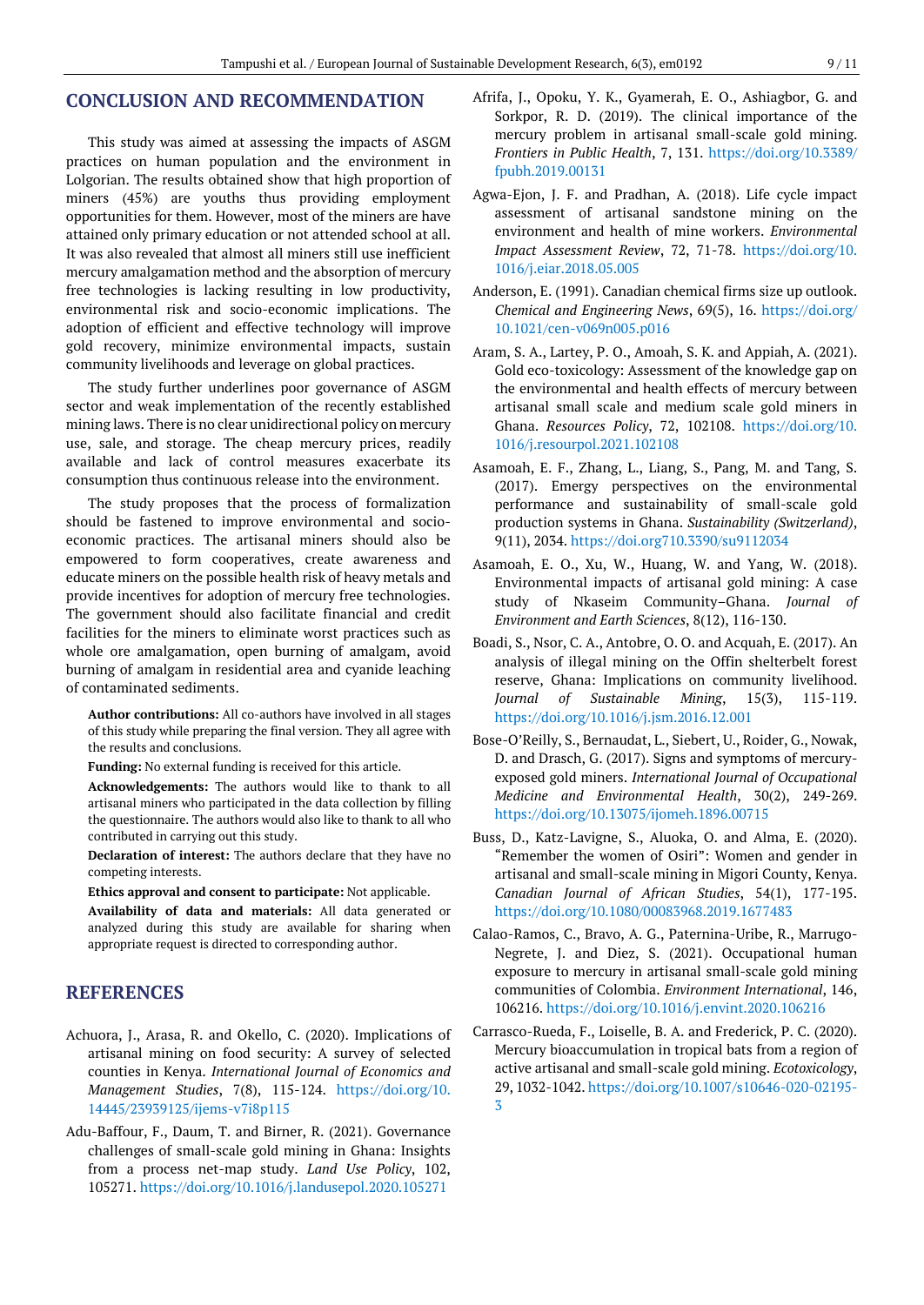- Charles, E., Thomas, D. S. K., Dewey, D., Davey, M., Ngallaba, S. E. and Konje, E. (2013). A cross-sectional survey on knowledge and perceptions of health risks associated with arsenic and mercury contamination from artisanal gold mining in Tanzania. *BMC Public Health*, 13(1), 1-8. <https://doi.org/10.1186/1471-2458-13-74>
- Corbett, T., O'Faircheallaigh, C. and Regan, A. (2017). "Designated areas" and the regulation of artisanal and small-scale mining. *Land Use Policy*, 68, 393-401. <https://doi.org/10.1016/j.landusepol.2017.08.004>
- Diringer, S. E., Feingold, B. J., Ortiz, E. J., Gallis, J. A., Araujo, J. M., Berky, A., Pan, W. K. Y. and Hsu-Kim, H. (2015). River transport of mercury from artisanal and small-scale gold mining and risks for dietary mercury exposure in Madre de Dios, Peru. Environmental Science Processes & Impacts, 17(2), 478-487. <https://doi.org/10.1039/c4em00567h>
- Djibril, K. N. G., Cliford, T. B., Pierre, W., Alice, M., Kuma, C. J. and Flore, T. D. J. (2017). Artisanal gold mining in Batouri area, East Cameroon: Impacts on the mining population and their environment. *Journal of Geology and Mining Research*, 9(1), 1-8. <https://doi.org/10.5897/jgmr16.0263>
- Duijves, C. and Heemskerk, M. (2014). *Gold miner's knowledge, attitudes & practices with regard to mercury*. Available at: [http://www.gomiam.org/omhoogladen/2014/10/Social-](http://www.gomiam.org/omhoogladen/2014/10/Social-Solutions-2014-KAP-with-regard-to-mercury.pdf)[Solutions-2014-KAP-with-regard-to-mercury.pdf](http://www.gomiam.org/omhoogladen/2014/10/Social-Solutions-2014-KAP-with-regard-to-mercury.pdf)
- Esdaile, L. J. and Chalker, J. M. (2018). The mercury problem in artisanal and small-scale gold mining. *Chemistry-A European Journal*, 24(27), 6905-6916. [https://doi.org/10.](https://doi.org/10.1002/chem.201704840) [1002/chem.201704840](https://doi.org/10.1002/chem.201704840)
- Fritz, M., McQuilken, J., Collins, N. and Weldegiorgis, F. (2018). Global trends in artisanal and small-scale mining (ASM): A review of key numbers and issues. *IISD*. Available at: [https://www.iisd.org/system/files/publications/igf-asm](https://www.iisd.org/system/files/publications/igf-asm-global-trends.pdf) [-global-trends.pdf](https://www.iisd.org/system/files/publications/igf-asm-global-trends.pdf)
- Gibson, B. and Kelley, B. (1994). A classical theory of the informal sector. *The Manchester School*, 62(1), 81-96. <https://doi.org/10.1111/j.1467-9957.1994.tb00647.x>
- Hilson, G. and Maponga, O. (2004). How as a shortage of census and geological information impeded the regularization of artisanal and small-scale mining? *Natural Resources Forum*, 28(1), 22-33. [https://doi.org/10.1111/j.0165-0203.2004.](https://doi.org/10.1111/j.0165-0203.2004.00069.x) [00069.x](https://doi.org/10.1111/j.0165-0203.2004.00069.x)
- Hilson, G. and Potter, C. (2005). Structural adjustment and subsistence industry: Artisanal gold mining in Ghana. *Development and Change*, 36(1), 103-131. [https://doi.org/](https://doi.org/10.1111/j.0012-155X.2005.00404.x) [10.1111/j.0012-155X.2005.00404.x](https://doi.org/10.1111/j.0012-155X.2005.00404.x)
- Hilson, G., Zolnikov, T. R., Ortiz, D. R. and Kumah, C. (2018). Formalizing artisanal gold mining under the Minamata convention: Previewing the challenge in Sub-Saharan Africa. *Environmental Science and Policy*, 85, 123-131. <https://doi.org/10.1016/j.envsci.2018.03.026>
- Hindersah, R., Risamasu, R., Kalay, A. M., Dewi, T. and Makatita, I. (2018). Mercury contamination in soil, tailing and plants on agricultural fields near closed gold mine in Buru Island, Maluku. *Journal of Degraded and Mining Lands Management*, 5(2), 1027-1034. [https://doi.org/10.15243/](https://doi.org/10.15243/jdmlm.2018.052.1027) [jdmlm.2018.052.1027](https://doi.org/10.15243/jdmlm.2018.052.1027)
- Hinton, J. J. (2007). *Communities and small-scale mining: An integrated review for development planning*. CASM.
- Isung, C. B., Salifu, Y. and Agana, T. A. (2021). The socioeonomic implications of artisanal and small-scale mining on mining communities in Northern Ghana. *Open Access Library Journal*, 8(3), 1-17. [https://doi.org/10.4236/oalib.](https://doi.org/10.4236/oalib.1107010) [1107010](https://doi.org/10.4236/oalib.1107010)
- Kamga, M. A., Olatubara, C. O., Atteh, M. M., Nzali, S., Adenikinju, A., Mbiatso, T. Y. and Ngatcha, R. B. (2018). Perception of the environmental degradation of gold mining on socio-economic variables in Eastern Cameroon, Cameroon. *European Journal of Sustainable Development Research*, 2(2), 23. <https://doi.org/10.20897/ejosdr/85117>
- Laurence, D. (2011). Establishing a sustainable mining operation: An overview. *Journal of Cleaner Production*, 19(2-3), 278-284. [https://doi.org/10.1016/j.jclepro.2010.08](https://doi.org/10.1016/j.jclepro.2010.08.019) [.019](https://doi.org/10.1016/j.jclepro.2010.08.019)
- Macdonald, F. K. F., Lund, M., Blanchette, M. and McCullough, C. (2014). Regulation of artisanal small scale gold mining (ASGM) in Ghana and Indonesia as currently implemented fails to adequately protect aquatic ecosystems. In *Proceedings of the International Mine Water Association Symposium* (pp. 401-405).
- Manara, C. F. (1980). Sraffa's model for the joint production of commodities by means of commodities. *Essays on the Theory of Joint Production*, l, 1-15. [https://doi.org/10.1007/](https://doi.org/10.1007/978-1-349-05201-1_1) [978-1-349-05201-1\\_1](https://doi.org/10.1007/978-1-349-05201-1_1)
- Mantey, J., Nyarko, K. B., Owusu-Nimo, F., Awua, K. A., Bempah, C. K., Amankwah, R. K., Akatu, W. E., and Appiah-Effah, E. (2020). Mercury contamination of soil and water media from different illegal artisanal small-scale gold mining operations (galamsey). *Heliyon*, 6(6), e04312. <https://doi.org/10.1016/j.heliyon.2020.e04312>
- Maponga, O. and Ngorima, C. F. (2003). Overcoming environmental problems in the gold panning sector through legislation and education: The Zimbabwean experience. *Journal of Cleaner Production*, 11(2), 147-157. [https://doi.org/10.1016/S0959-6526\(02\)00034-3](https://doi.org/10.1016/S0959-6526(02)00034-3)
- Mitchell, J. (2016). The extractive industries and society pulling the rug out from under: The land tenure dynamics of mining concessions in Sub-Saharan Africa. *The Extractive Industries and Society*, 3(4), 1117-1129. <https://doi.org/10.1016/j.exis.2016.10.003>
- Morrison-Saunders, A., McHenry, M. P., Wessels, J. A., Rita-Sequeira, A., Mtegha, H. and Doepel, D. (2015). Planning for artisanal and small-scale mining during EIA: Exploring the potential. *Extractive Industries and Society*, 2(4), 813- 819. <https://doi.org/10.1016/j.exis.2015.08.004>
- Mutemeri, N., Walker, J. Z., Coulson, N. and Watson, I. (2016). Capacity building for self-regulation of the artisanal and small-scale mining (ASM) sector: A policy paradigm shift aligned with development outcomes and a pro-poor approach. *Extractive Industries and Society*, 3(3), 653-658. <https://doi.org/10.1016/j.exis.2016.05.002>